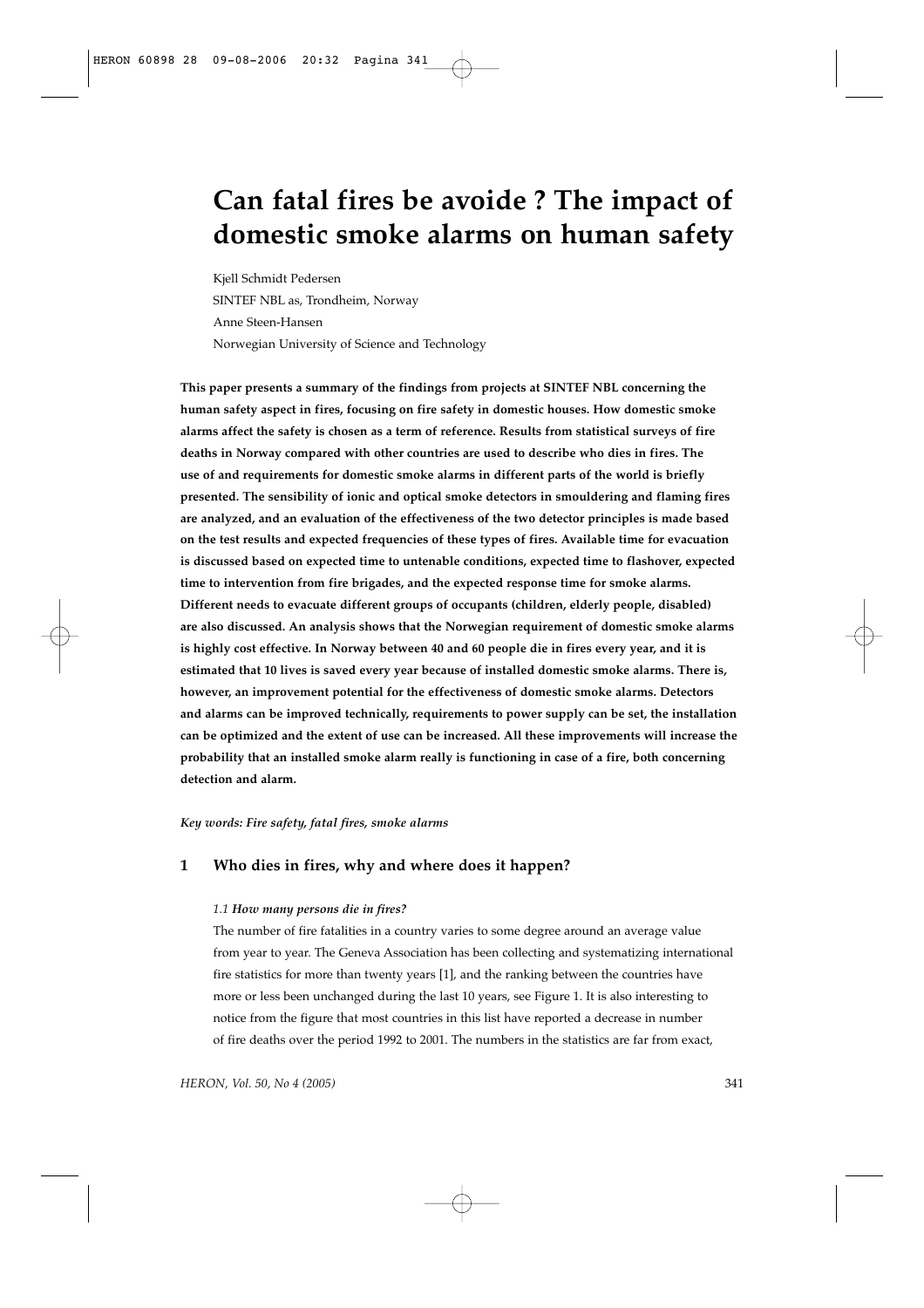but they are believed to be a fairly good basis for comparison of fire death conditions between different countries.



**Fire deaths per million inhabitants**

*Figure 1. Number of fire fatalities per million persons in different countries in the periods (1992-1994), (1995-1997) and (1999-2001). The numbers for USA for the latter period include 2791 fatalities following from the World Trade Center disaster 11th September 2001 [1].* 

According to the material from The Geneva Association, Switzerland had the lowest rate of fire deaths per population in the period 1999-2001, with a value of 5, 6 fatalities per million inhabitants, closely followed by Australia, Spain and the Netherlands. Hungary was the country on the list with the highest value of fire fatalities, i.e. 20.6 per million people. Norway had the lowest number of deaths among the Nordic countries, with 13.4 per million inhabitants.

The fatalities reported in these statistics are not confined to deaths resulting from fires only in buildings, but include fatalities resulting from fires with a great variety of locations. It is, however, assumed here that a relative ranking between different countries will be roughly the same as shown in Figure 1 when considering solely fires in buildings.

#### *1.2 Who die in fires?*

Several studies in different countries have been undertaken where fire fatalities are analysed with respect to why, how and where fires start, and concerning how the victims in these fires can be described. In Norway, SINTEF NBL has performed two research projects on this field. One project analysed the fire fatalities in the period 1970-1979 [2], while the other project analysed Norwegian fire deaths in the period 1978-1992, and compared the results with the results from the first project [3]. Later on, an analysis of the impact of different actions against fire was performed, and the effect of smoke detectors on the number of fire fatalities was one of the research objectives. An analysis of factors describing fire victims was one of the methods [4, 5, 6].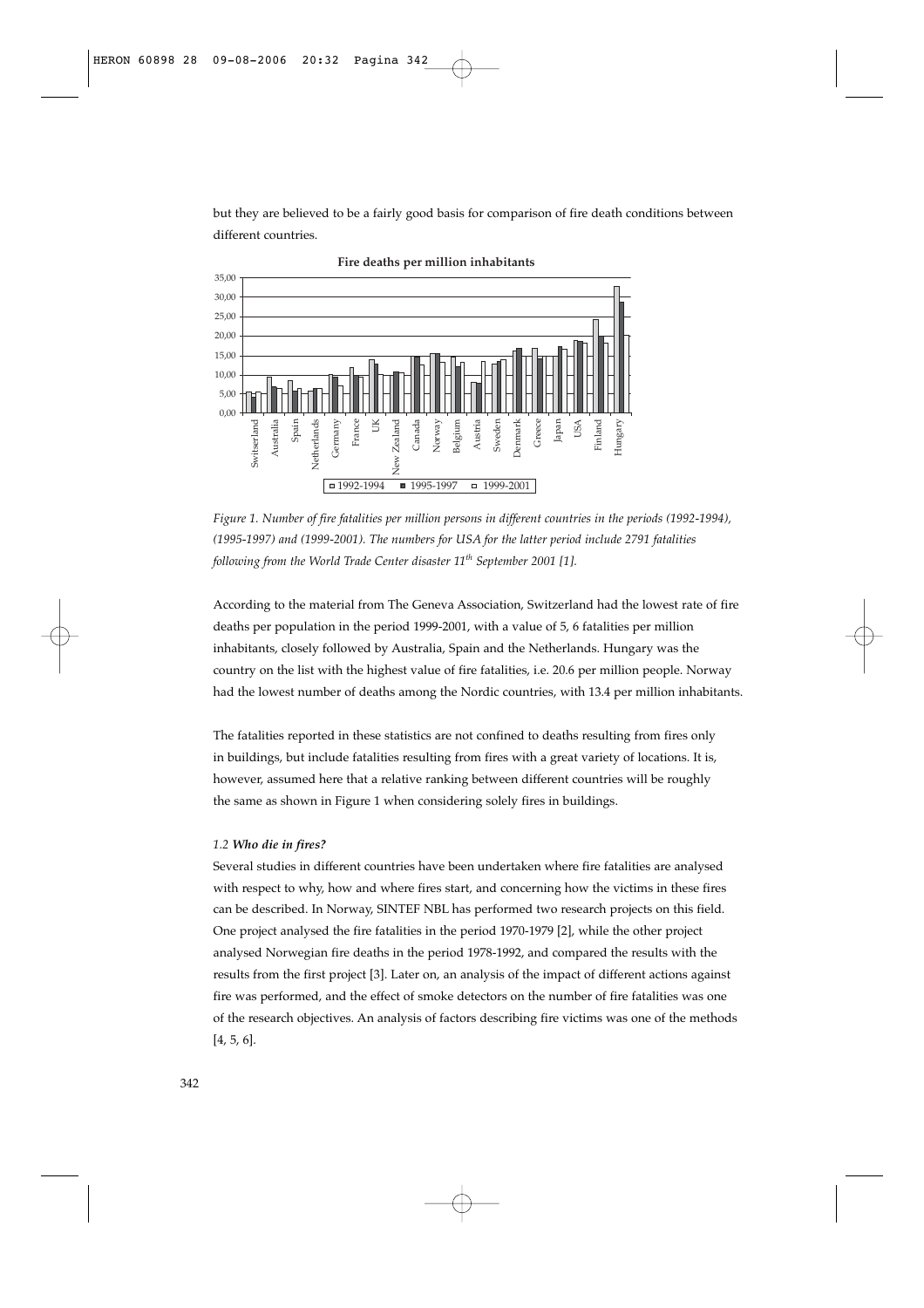About 2/3 of the fire victims are men. This is an international phenomenon. In the Norwegian studies, it was shown that the number of victims per fatal fire is decreasing, i.e. it is most likely that people die alone in a fire. There is a tendency that the proportion of women dying alone in a fire is increasing, and the age of female victims is increasing.

There are many elderly persons among the Norwegian fire victims. Most victims are alone when the fire starts, many of these are elderly people. A large portion of the victims were not able to rescue themselves, because they were in a physically or mentally reduced condition. Such victims could be

- intoxicated by drugs or alcohol
- physically handicapped
- mentally disturbed
- very young children

Only 20 % of the fire victims in Norway in the period 1978-1992 were anticipated as able to evacuate themselves without assistance from others [3].

One interesting finding was that there are relatively few injuries from building fires. There are about three times as many fire injuries in Norway as fire fatalities. Of these, about 17  $\%$  are seriously injured [5]. This is in sharp contrast to traffic fatalities, where there are considerable more injures per fatality, and where a large portion of the injuries are serious, which leads to large personal suffering and high expenses for the community. Most fire injuries are caused by inhalation of smoke. There are few fire injuries among elderly people (aged 70 years or more) – only 7 % of fire injuries are registered in this group.

In Norway there will be about 3 fire injuries and 26 building fires per every recorded fire fatality. The corresponding numbers from Australia in the period 1989-1994 was 10 injuries and 143 building fires per fatality [7], i.e. a much smaller probability of fatalities and injuries per building fire than in Norway.

## *Elderly persons*

Elderly persons resemble a large group of fire victims, and the proportion of this group compared to all fire deaths has been increasing. In the period 1985-1989, 30 % of the fire victims were older than 70 years. In the period 1990-1994, the ratio of elderly victims had increased to 33  $\%$ , and in the period 1995-1998, 35  $\%$  of victims in building fires were 70 years or older. This trend is shown in Figure 2.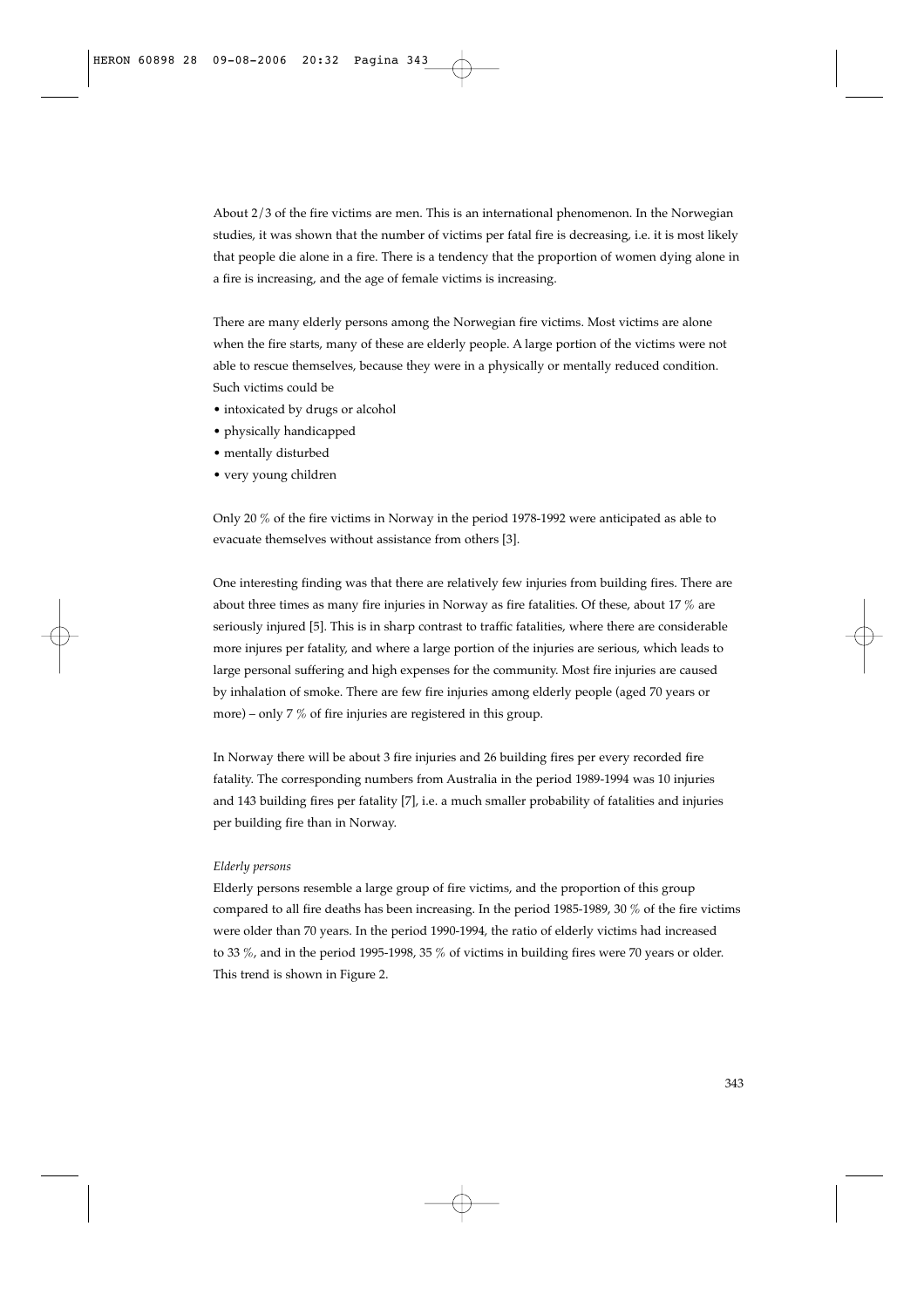

*Figure 2. Fire victims aged 70 years or more, compared to fire victims less than 70 years of age in the period 1985-1998. The dashed line shows the averaged ratio of victims aged 70 years or more. This ratio was 30 % in the period 1985-89, 33 % in the period 1990-94 and 35 % in the period 1995-98 [5].*

## *Persons intoxicated by alcohol or drugs*

30 % of the fire victims in the period 1970-1979 were intoxicated by alcohol or drugs, 17 % of them heavily affected. The ratio of intoxicated fire victims in the period 1978-1992 has increased to 36 %, whereof 19 % were heavily affected. A larger proportion of fire victims in the larger cities are affected by drugs or alcohol than in less urban areas.

The proportion of intoxicated fire victims is large also in other countries, A Danish study of fire deaths in the period 1988-1993 reported that 62 % of the victims had alcohol in their blood [8]. In a study of fire deaths in London between 1996 and 2000, 40 % of the victims tested for the presence of alcohol were found to have high levels of alcohol in the blood [9].

#### *Physically disabled persons*

In Norway about 10-20 % of the fire victims are handicapped, and analyses in Sweden and Denmark also conclude that sick and disabled persons are highly represented among the fire victims [8, 9, 10].

#### *Mentally unstable and suicidal persons*

About 20 % of the fire victims in the period 1979-1992 were mentally disturbed to different degrees. The proportion of this group of victims had increased significantly compared to the period 1970-1979. It is reasonable to believe that some of these victims committed suicide; for some of the cases this was confirmed through statements from witnesses, in other cases the anticipation was based on strong indications.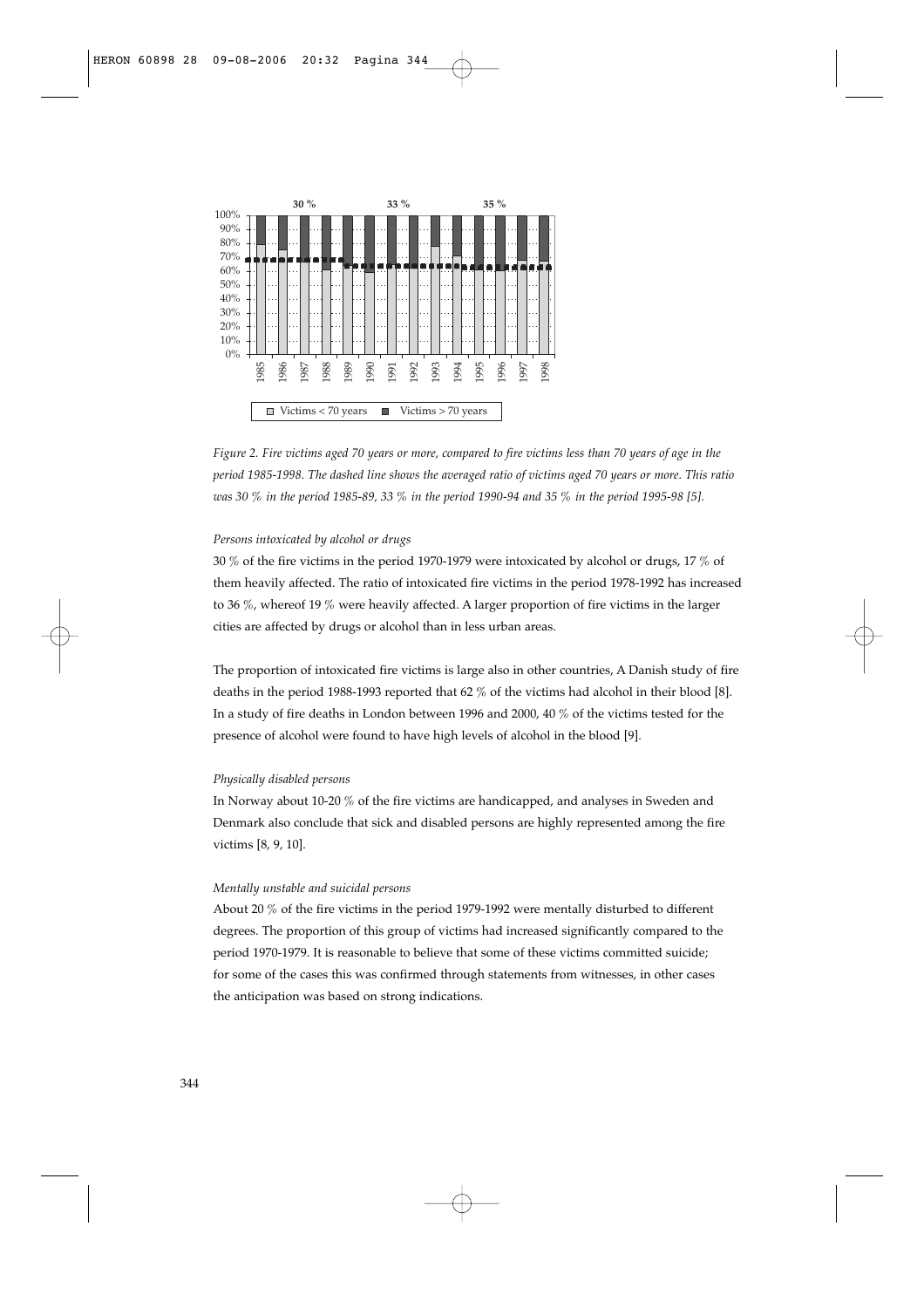### *Persons being alone when the fire started*

Both the Norwegian and the Danish surveys show that a large part of the victims were close to the location where the fire started, and that they were alone. About 35-40 % of the victims were in the same room as the fire started in, and 14 % were in the next room [2, 3]. In about one third of the fires, only one person was present at fire start, and this person died. In Denmark, it was stated that 57 % of fire victims lived alone [8].

#### *Sleeping children and young adults*

An Australian project shows that most young children do not awake from the sound of smoke alarms [11], and therefore will need help to wake up in case of a fire. One cannot rely on that children will be alerted by a smoke alarm when they are at sleep. Another Australian project shows that many adults aged 18-24 years also would have problems by getting awake by the sound of a smoke alarm [12]. It has also been shown that many sleeping persons will hear the smoke alarm, but do not understand that the sound means that a fire is on, and will go back to sleep [13]. Smoke alarms, as tested in these projects, may therefore not function as the only means to warn people about a fire at night. To work properly as an alarm device, the alarms may need some modifications, e.g. of alarm signal (frequency, sound level, connection to other devices etc).

A survey was performed amongst 33 persons in Trondheim who had experienced a fire in their homes [14]. The majority of these people were alerted by sounds and smell from the fire. Only 6 of the 33 persons were first made conscious about the fire by the smoke alarms, and 5 of these 6 persons were asleep when the alarm sounded. A total of 14 persons were asleep. Sounds and smell from the fire were alerting more than half of the sleeping people in the analyzed fires. This is a strong indication that smoke alarms may have their greatest effect on alerting sleeping people, and that other signals than the smoke alarm will give most people awake a first awareness of the fire. There was no available information about function and installation of the smoke alarms in these fires.

#### *Socioeconomic and geographical factors*

Several studies, both international and Norwegian, have shown that the frequency of domestic fires are larger in some populations than in others. In a Norwegian study the following factors were identified as being significantly related to the frequency of domestic fires [15]:

- Number of disabled pensioners.
- Number of convicted persons.
- County (The three most northern counties in Norway have a fire frequency three times as high as in the rest of the country).
- High age (the fire frequency is higher for persons aged 75 years or more than for the rest of the population).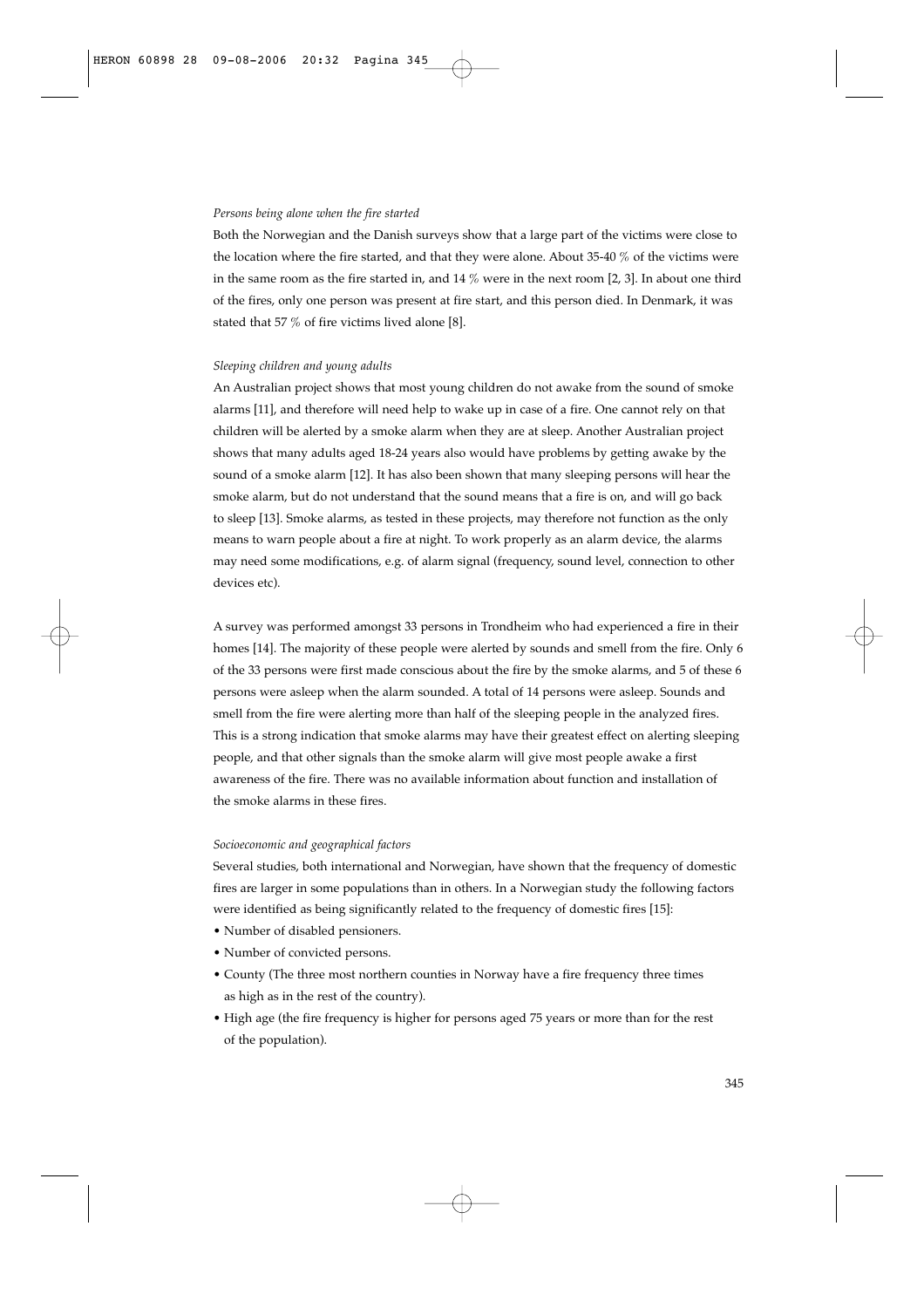The latter finding implies that if a fire starts in an old person's dwelling, the probability to die is higher than if a fire starts in a younger person's home.

A Danish study shows that the fire frequency is higher for persons with low income than for other persons [16]. In block apartments where the median income is low, the fire frequency is 27 % higher than if income had no effect. On the other hand it was not possible to show that a high income will significantly lower the fire frequency.

An Australian study found a significant correlation between fire frequency and income, lodgers and areas with high age (65-85 years) [7].

## *1.3 Where do fatal building fires start?*

Fatal fires are most likely to happen in urban areas. An interesting finding in the Norwegian statistical material was that the proportion of fatal fires in urban areas had increased from 66 % in 1970-1979 to 73 % in 1987-1992.

In the period 1970-1992, 82 % of the fatal building fires in Norway took place in dwellings [3]. Of these dwelling fires, 60 % were in single family homes, 28 % in row houses and multifamily houses, and 12 % were fires in flats in apartment blocks. This means that fatal fires most often happen at home.

The three most likely places for a fatal fire to start are in the living room, in the bedroom and in the kitchen. However, there has been a change in the location of the point of fire origin in the Norwegian fatal fires over the 15 analyzed years. This is shown in Table 1 below.

| Location of fire origin | 1970-1979 | 1987-1992 |
|-------------------------|-----------|-----------|
| Bedroom                 | 30%       | $20 \ \%$ |

Kitchen 10 % 17 %  $\frac{17}{6}$ Living room 26 % 39 %

*Table 1. The location of the fire origin in fatal building fires in Norway in the periods 1970-1979 and 1987-1992 [3]*

The numbers in Table 1 imply that there has been a shift towards that fatal fires are more likely to start in living rooms and kitchens, and that fires starting in bedrooms are less common than earlier. We believe that this is a consequence of a higher consciousness about the hazard of smoking in bed, combined with a general reduction in the number of smokers.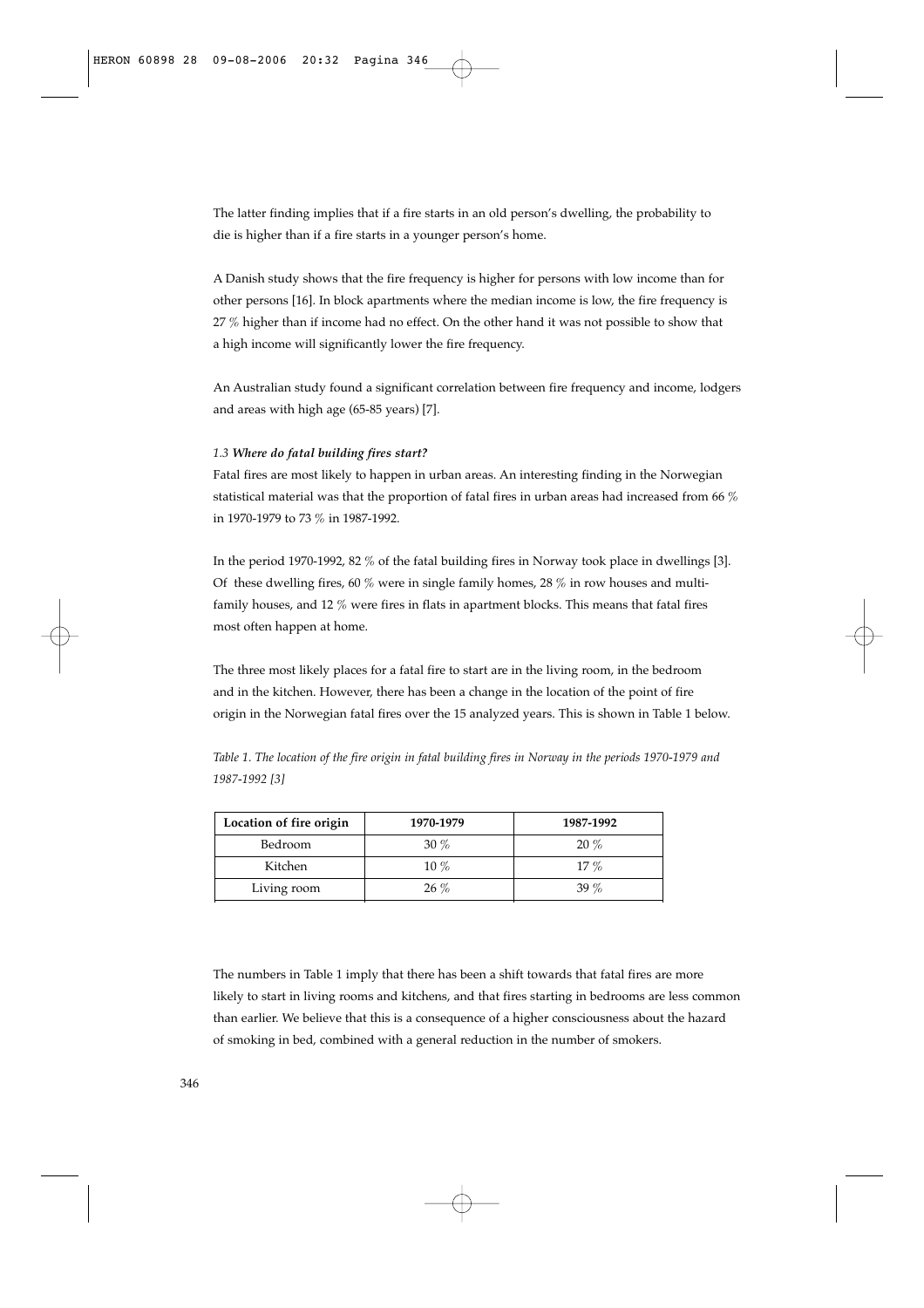#### *1.4 Where do the victims die?*

About one third of the victims in the Norwegian fatal fires in 1970-1992 were found in the same room as the point of fire origin. Most victims of the remaining 2/3 were found near the fire room, at the same floor of the building.

In the first 10 year of the period, 22 % of the victims were found in bed, while the same proportion was 12 % over the last six years from 1987 to 1992. This corresponds well to the finding that the bedroom as the point of fire origin decreased over the same period.

#### *1.5 What kills people in building fires?*

Most fire victims, over 50-60 %, die of smoke, mainly because of carbon monoxide inhalation. This has been concluded through studies of fatal fires in several countries [2, 3, 8, ].

In the Norwegian study, it was found that the number of mentally unstable persons had increased among the victims, and that there was a tendency to an increase in the number of victims where one suspected that suicide had caused the fire death. The increase in this number was from 1  $\%$  in the period 1978-1980 to 7  $\%$  in 1990-1992. The number of victims in this material is, however, small, so these results will only be valid as an indication.

## **2 The effectiveness of different detector principles**

We know from statistical surveys, like the ones mentioned in references [2, 3], that people dying in fires suffer a lonely death.

Some fires start as smouldering fires and develop into flaming fires, while others are plain flaming fires from the very start. Based on the fire reports constituting the background for our statistical analyses, it is not easy to distinguish between these two types of fires. If the fire remains smouldering it easily shows on the fire scene. In a smouldering fire the combustion occurs on the surface of the fuel and the process is dependant on the diffusion of air to the combustion zone and diffusion of combustion products from the combustion zone. A major discussion occurred in Norway in 1988 concerning the choice of principles by which the different domestic smoke alarms and detectors work. Some claimed that a lot of fires start as smouldering fires, and that the detector based on the ionic detection principle detect the smoke far too late, i.e. beyond fatality conditions. This allegation was taken seriously because 95 % of the already installed smoke detectors and alarms were based on the ionic principle and it was the most common fire protection measure in private homes. At that time it was furthermore discussed to require installation of at least one domestic smoke alarm in all private homes. This became mandatory in 1990.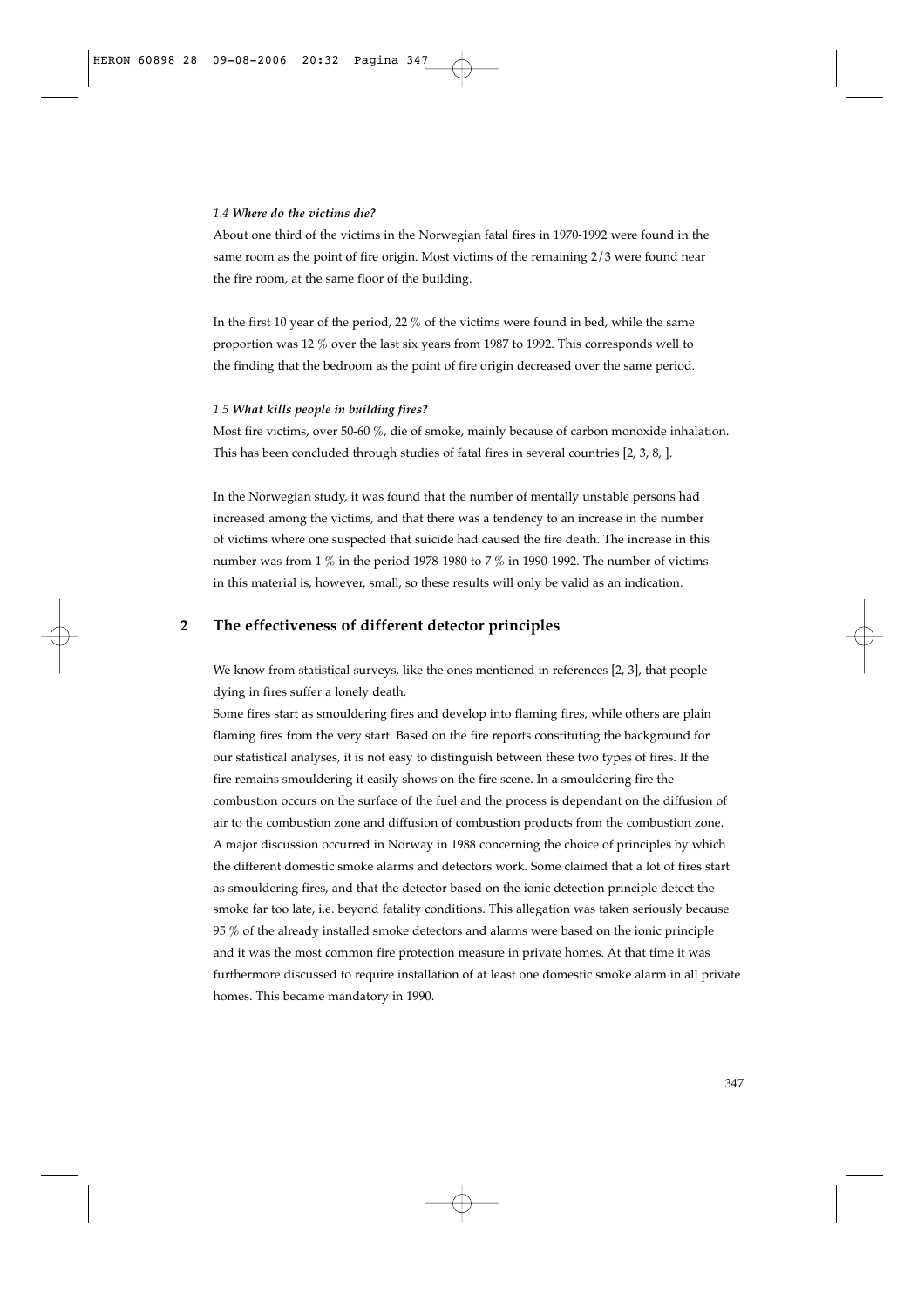A crucial question to answer was: How frequent are these smouldering fires that eventually turn into flaming fires, and thus are categorized as flaming fires? A smouldering fire could remain as such for a long period of time, creating life threatening conditions. Smouldering fires will create only a small rise in temperature and are soundless, which means that sleeping victims will not notice the fire and wake up. These victims could even be dead before the smouldering fire turned into the flaming phase. Since a lot of the analyzed fatal fires occurred while people were sleeping [2, 3] this problem had to be surveyed.

Since there is no way to establish the number of flaming fires which started as smouldering fires from the fire scene itself, at least not based on the normal fire reports from the police, this number had to be established in an indirect manner. One can anticipate that in a normal household, smouldering fires can occur in upholstered furniture and mattresses made of expanded polyurethane. To establish a smouldering fire in such a material, one has to start the fire by applying a glowing ignition source, like a burning cigarette. One cannot exclude other materials and/or ignition sources, but most of the smouldering fires will be in the category mentioned above. After going through the statistical material discussed in [2, 3], combining first ignited material and cigarettes, we established that the number of fatal smouldering fires will maximum be 25 % of the total number of fatal fires. This is considered to be a conservative number.

As a consequence of this discussion, SINTEF NBL decided to perform a series of tests using different detectors and smoke alarms in smouldering and flaming scenarios. Several different types of smoke detectors were tested together with heat detectors. These tests were performed in 1989 by SINTEF NBL together with detector producers, insurance companies and Norwegian Fire Protection Association [18]. The test room was arranged like a patient room in a hospital with normal bedding components with no addition of flame retardants. The registered moments for alarm were evaluated against criteria for safe occupancy conditions associated with CO- concentrations, visibility and temperatures. The safe occupancy criteria were based on the recent year's research results. Unsafe occupancy concerning CO-concentrations is considered to be beyond the accumulated dose of CO (measured in ppm.min) leading to incapacitation. Some of the test results are shown in Figure 3, Figure 4 and Figure 5 below.

In the tests with smouldering fires critical conditions were reached after 5-6000 seconds after fire start. Both the optical smoke alarms and detectors responded before life threatening conditions were reached. The ionic based alarms and detectors did not give adequate protection in case of smouldering fires in these tests.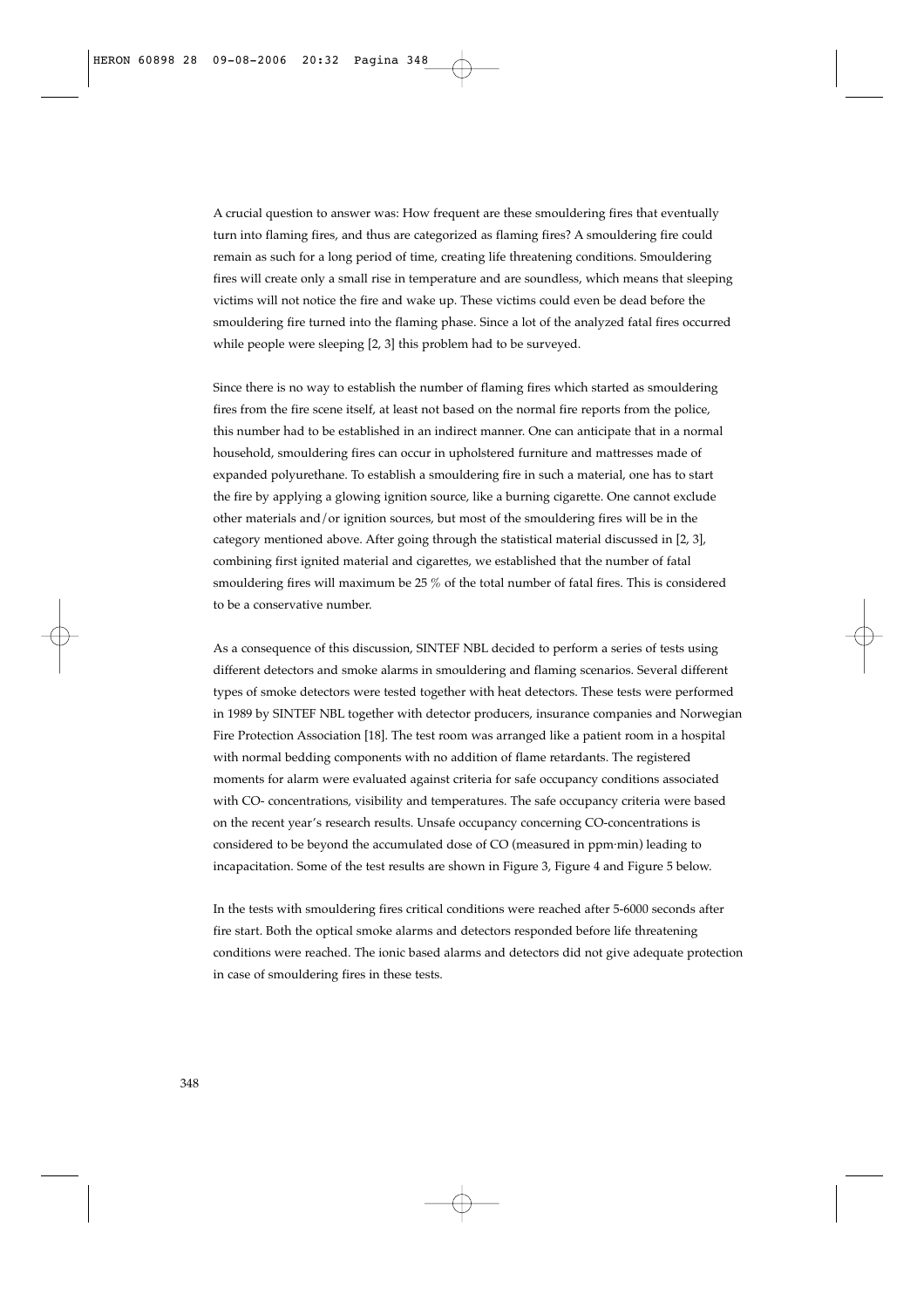

*Figure 3. Smouldering fire development. Left diagram: reduction in visibility [m] in the fire room (A6) and in the adjacent room (B1) versus time [s]. The critical limit for visibility, defined as 1.0 m, is indicated. Right diagram: accumulated CO-dose [ppm.min] in the fire room versus time. The critical limit for CO-dose, defined as 30 000 ppm.min, is indicated.*



*Figure 4. Flaming fire development. Left diagram: temperature [˚C] measured at different levels above the floor versus time. The critical temperature limit, defined as 150 ˚C, is indicated. Right diagram: Oxygen concentration [Vol%] at ceiling level in the fire room versus time.*

In the flaming fires the critical temperatures in the smoke layer were reached 200-240 seconds after the fire start. The alarms and detectors based on the ionic principle reacted slightly faster than the alarms and detectors of the optical type. The differences are considered to be marginal. These results are in accordance with results from a recent extensive project at NIST in US, where several smoke detectors were tested in a variety of fire conditions [19]. Fire tests in domestic bedrooms showed times to smoke detector response in the magnitude of what was experienced in the SINTEF NBL tests in the simulated patient room.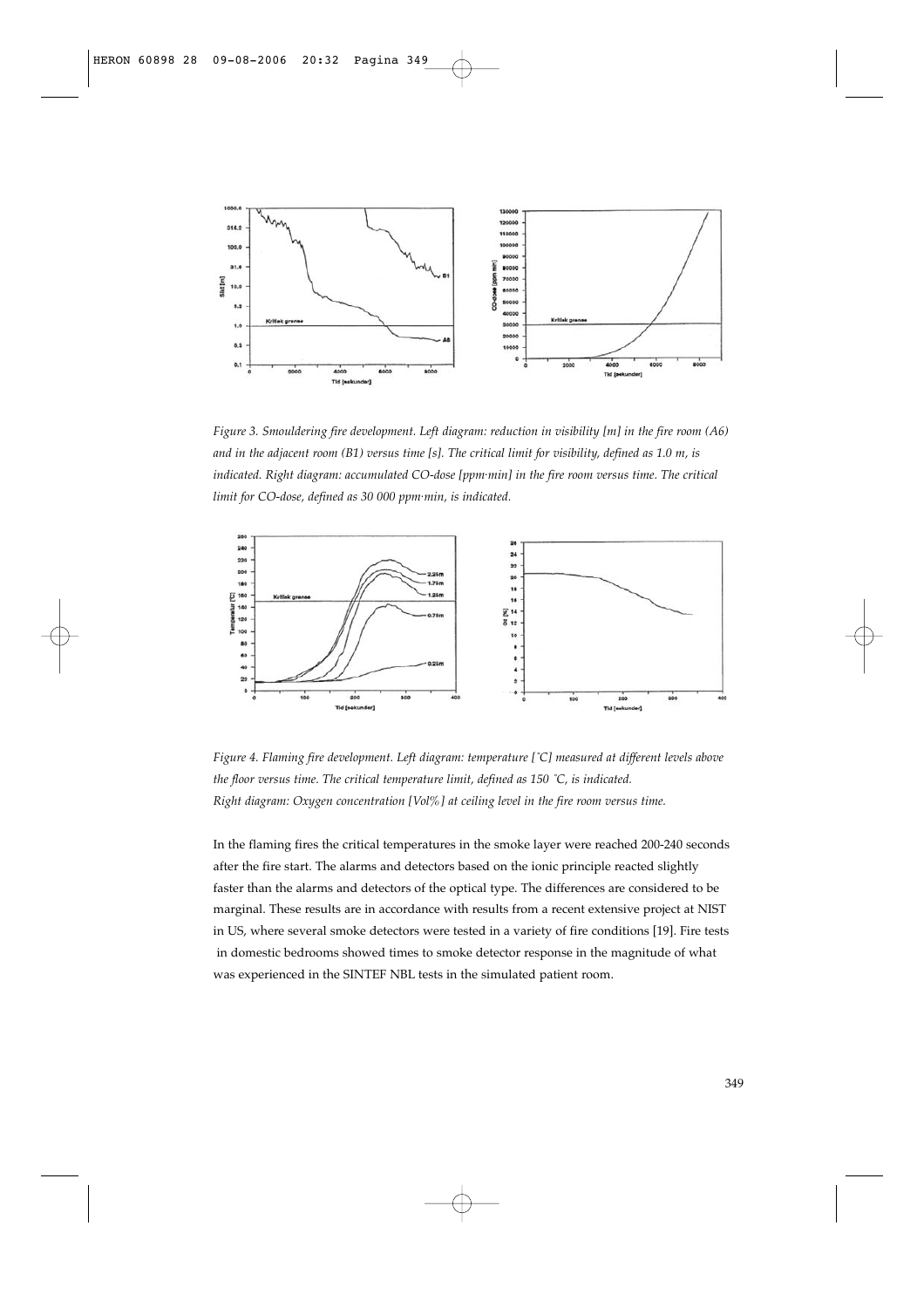

*Figure 5. Response time [s] for optical and ionic smoke alarms in a flaming fire and in a smouldering fire. The smoke alarms were located in the ceiling in the fire room. Note the large difference in time scales for response time in the two types of fire.*

From these test results one could clearly conclude that smoke alarms in dwellings preferably should be based on the optical detector principle, if only one type should be applied.

At the end of the 1980's 95 % of the domestic smoke alarms were based on the ionic principle. Considering this information, and the fact that smouldering fires are likely to start as a result of ignition by glowing cigarettes, one could state that people should be sufficiently safe if one could avoid such fire starting conditions. This implies that one first of all should avoid that people are smoking in their beds.

However - all this information, recommendations and finally official prescriptions will most likely not reach the individuals of the population most threatened by domestic fires, being elderly single alcoholised men, as shown in [2, 3].

## **3 Time to flashover and available time for evacuation**

SINTEF NBL performed a series of analyses of occurred fires over the period 1978-82 to retrieve data that could be used as a basis for revision of prescriptions [20, 21]. One of the factors studied was the different times to flashover in the rooms of fire origin. The rooms or occupancies were of different sizes and involved different activities. Half the number of fires involved flashover times less than 10 minutes. Smaller rooms, like patient rooms in hospitals or living rooms in private homes, gave flashover times in the order of 6 minutes. Later investigations of occurred fires reveal that the flashover times for dwellings, hospital rooms and the like, after the flaming stage is reached, are 5-10 minutes. The majority of these flashover times are closer to 5 than 10 minutes. Equal to the spectral fires only actual fires only actual fires only actual to the projection of the projection of the projection of the projection of the projection of the project period of the projection of the project

Among the above mentioned analyses performed by SINTEF NBL in 1978-82, one study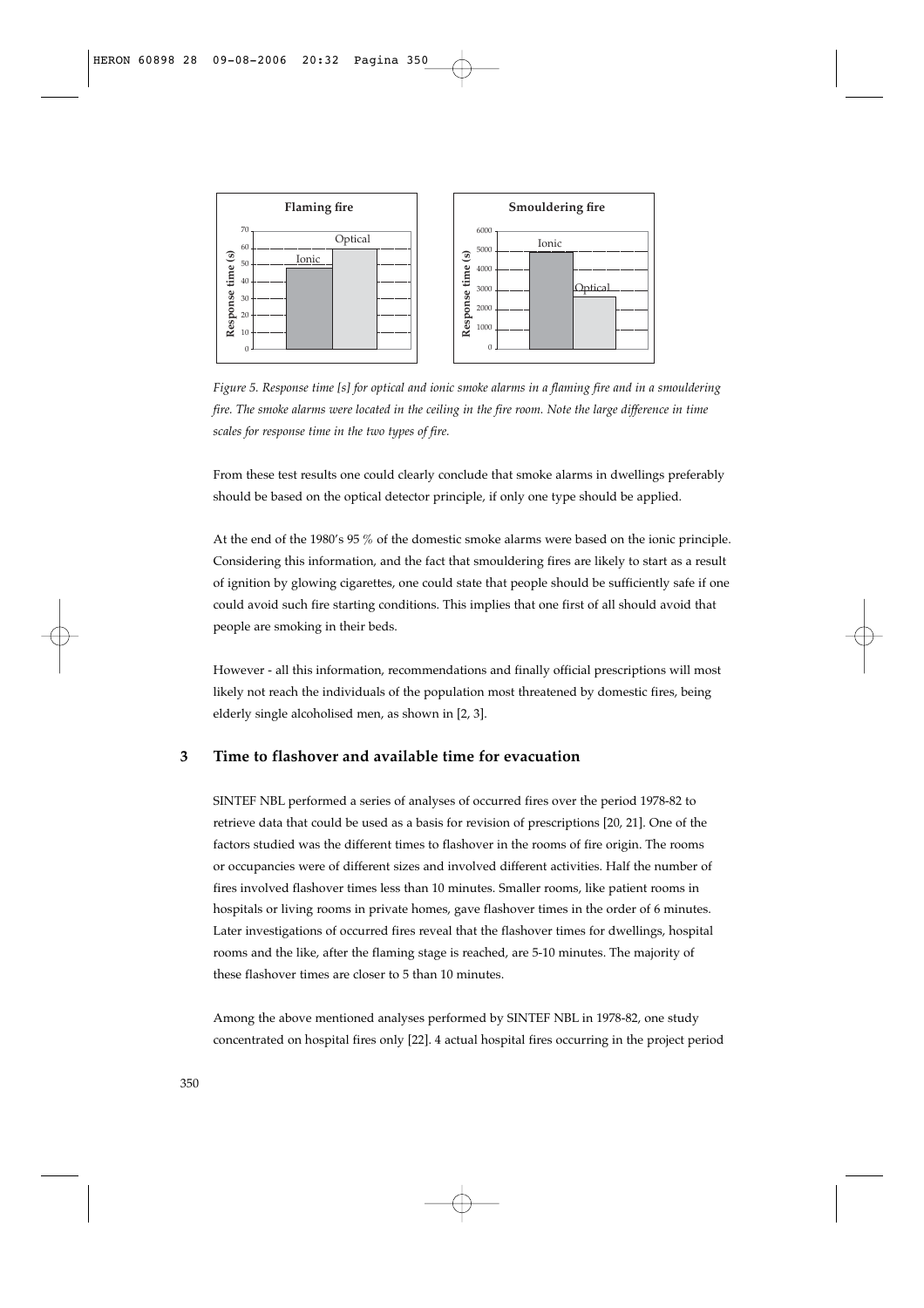were closely analysed and the project team issued a comparison of the findings in Norway with results from international studies [23]. The 4 actual fires included 2 incidents that were classified as catastrophes (i.e. resulting in more than four fatalities). The following conclusions could be drawn from the studies of the hospital fires concerning the actual fire risk for hospitals:

- The three main factors of importance for the fire safety of the patients are alarm, actions taken by the personnel, and the reaction-to-fire properties of the bedding components or other interior materials. The actions taken by the personnel include fighting the initial fire, assist evacuation and closing doors to the fire room.
- A critical situation can occur in a patient room only three minutes after bedding components without any flame retardants have been ignited by a small flame. A critical situation means a situation that is not controllable by the personnel.
- The smoke spread potential represented by an open door is paramount and should attract much more attention than it has done (this is unfortunately the case even today in 2005). Fire protection and preparedness is concentrating on smoke spread potential of ventilation ducts, dampers when ducts are penetrating walls, and the procedure to stop the ventilation system in the case of fire. Stopping the ventilation system was a major mistake in the case of the fire on the passenger ship "Scandinavian Star" 7<sup>th</sup> April 1990, where 158 persons died [24]. As long as the air inlet lines are separated from the air outlet lines it is important to let the ventilation system run to avoid spread through the system by natural pressure differences.
- An automatic detection and alarm system alone is not giving any guarantee for the patient's safety. This must be closely linked to the personnel's possibilities to act.
- The difference in response time between heat detectors and smoke detectors is of vital importance to the patients' safety when bedding components without any flame retardants are used.
- Quick and adequate actions from the personnel are heavily dependant on the instructions and training given to the personnel.

All these findings from the analyses of the unfortunate hospital fires led to changes in the prescriptions, making it mandatory to install automatic smoke detection systems in hospitals with more than ten beds. It furthermore led to a major campaign throughout the country to instruct and train hospital personnel in how to meat a start fire and manage to control it.

SINTEF NBL performed a cost-benefit study of the public fire brigades in 1988-89 [25]. This study showed that the fire brigades usually arrived at the fire scene at the time when the fire room or the building reached flashover, or shortly after this moment. This means that the fire brigades in many cases will arrive too late to be able to rescue persons from the fire room, and that measures against fire with a fast response time are necessary to increase the human safety.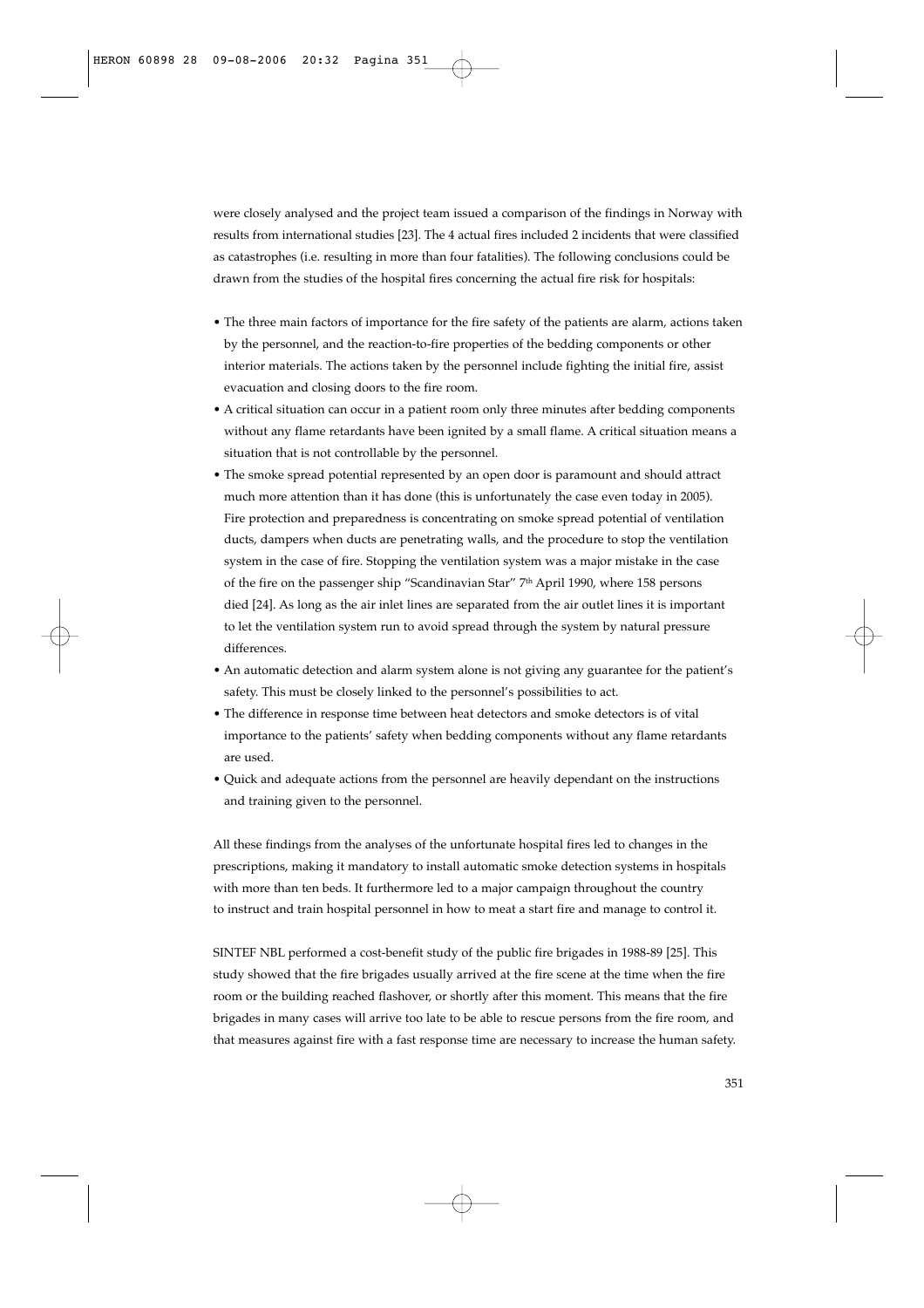From all the above mentioned statistical analyses, case based studies and cost-benefit studies, one conclusion concerning human safety is evident: *The major difference between failure or success for saving human lives lays in the possibility of the occupants to have an early responding, audible and understandable alarm, and the possibility to perform quick and adequate actions of fire fighting and assisted evacuation.*

Based on these findings and following expert panel discussions, the Norwegian fire prescriptions were radically changed. From 1990 it was mandatory to have smoke alarms (one battery driven smoke alarm as a minimum) and hand held extinguishing units (portable powder extinguishers or water hoses) in every dwelling, both in existing as well as in new units [26]. At that time this was a very unusual claim to include in public prescriptions. As shown in [5] this was lucrative in terms of saved lives compared with the total installation costs for all the dwelling units in Norway.

In a survey performed by NFPA in the US, the available time to escape was analysed concerning how it would affect human safety in home fires [27]. One conclusion was that roughly half of the fire deaths and two-thirds of the injuries in dwelling fires in the US could be prevented if the times to escape were sufficiently lengthened. Smoke alarm was identified as a necessary measure for saving most sleeping victims.

## **4 Many countries require smoke detectors in dwellings**

Although many countries have had no legislation regarding installation of domestic smoke alarms, the prevalence of such alarms has been quite high for many years. National information campaigns over the last have been the main reason for this widespread use of smoke alarms. Some countries will not accept installation of ionization smoke detectors, because the radio active sources in the detectors represent a large problem for waste treatment when old smoke alarms are discarded. Below, requirements in some nations are briefly presented.

*Norway:* Smoke alarms have been required in both new and existing residential buildings since 1991. This requirement also includes holiday homes and cottages. At least one approved smoke alarm shall be installed in each dwelling, and shall be heard in all bedrooms when the doors are closed [26]. There are no specific requirements to which type of detector that should be installed, or to the type of power supply system, but recommendations on different solutions are given in the guidelines to the regulations [28].

Denmark: 1<sup>st</sup> of December 2004 the new fire safety regulations in the building regulations for small buildings came into force. The regulations are applicable for single family houses with a maximum of two floors and a basement. One of the new requirements is the prescription of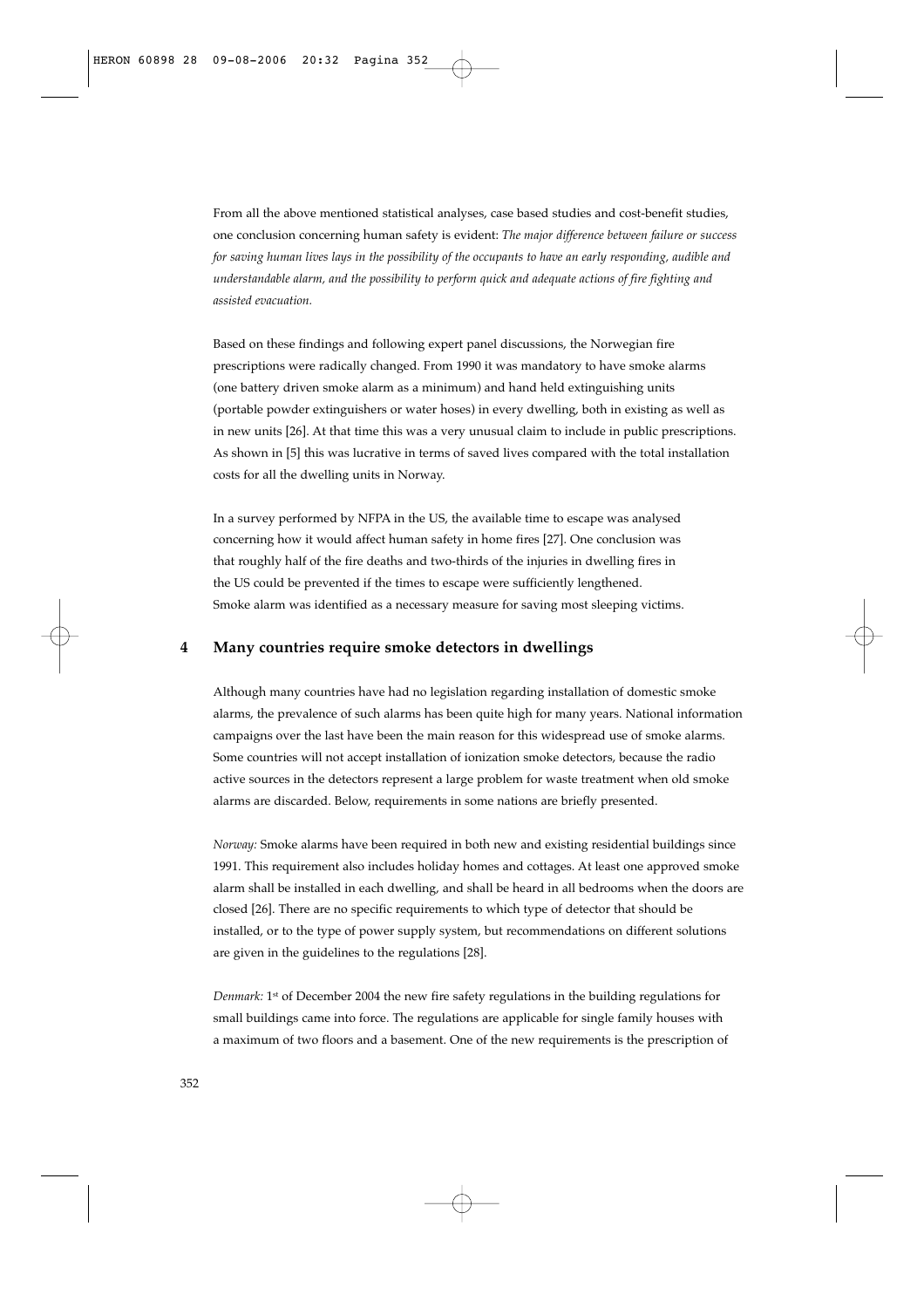a smoke alarm system for each dwelling. The system shall be coupled to the mains, and shall be equipped with a battery backup system [29].

*Sweden:* All buildings shall be equipped with safety measures that prevents fire from starting and developing, and that restrict fire damage [30]. On this background, the Swedish Rescue Services Agency issued a general recommendation on installation of smoke alarms in all residential buildings in 2004 [31]. At least one functioning alarm should be installed in each floor, and precautions to ensure a continuous power supply are recommended.

*Finland:* All residences in Finland, both existing and new (including summer cottages and other holiday houses), must be equipped with fire detectors [32]. This decree came into force 1 September 1999, and the detectors had to be installed within a year. There must be at least one detector in each storey, and it must be kept in working order (the batteries must be functional etc.). The occupant of the residence is responsible for the installation and maintenance. Battery is the required power source. If the detector is wire operated, it must be provided with a battery backup.

*United Kingdom:* According to the Building regulations from 2000, dwellings shall be provided with devices for the early warning of fire [33]. A general recommendation about placing smoke alarms in connection with bedrooms, and installing at least one detector in each floor is given. Smoke alarms can be wired or battery operated.

*The Netherlands:* Smoke detectors have been required in new dwellings in the Netherlands since 2003. Detectors shall be of the non-ionic type, and shall be coupled to the electrical mains system [34]. There are no requirements for smoke alarms in existing dwellings.

*The United States:* Smoke detectors have been increasingly common in domestic households over the last three decades, and it is estimated that 93, 6 % of homes across the US had a smoke alarm installed in 1995 [35], and at least 95 % in 2000 [19]. The high prevalence is a result of different strategies: public education, legislations, improved technology and smoke-alarmgiveaway programs. Several states in the US have legislation requiring domestic smoke alarms.

## **5 How many homes have smoke alarms installed? How many alarms work?**

Nearly all Norwegian dwellings, i.e. more than 97 %, have smoke alarms installed. Surveys have shown, however, that only 60-80 % of these smoke alarms would function as required in a fire [5]. There are less smoke alarms, and also less working alarms, in dwellings where there have been a fire. In dwellings where there has been a fatal fire, the number of functioning smoke detectors is even lower.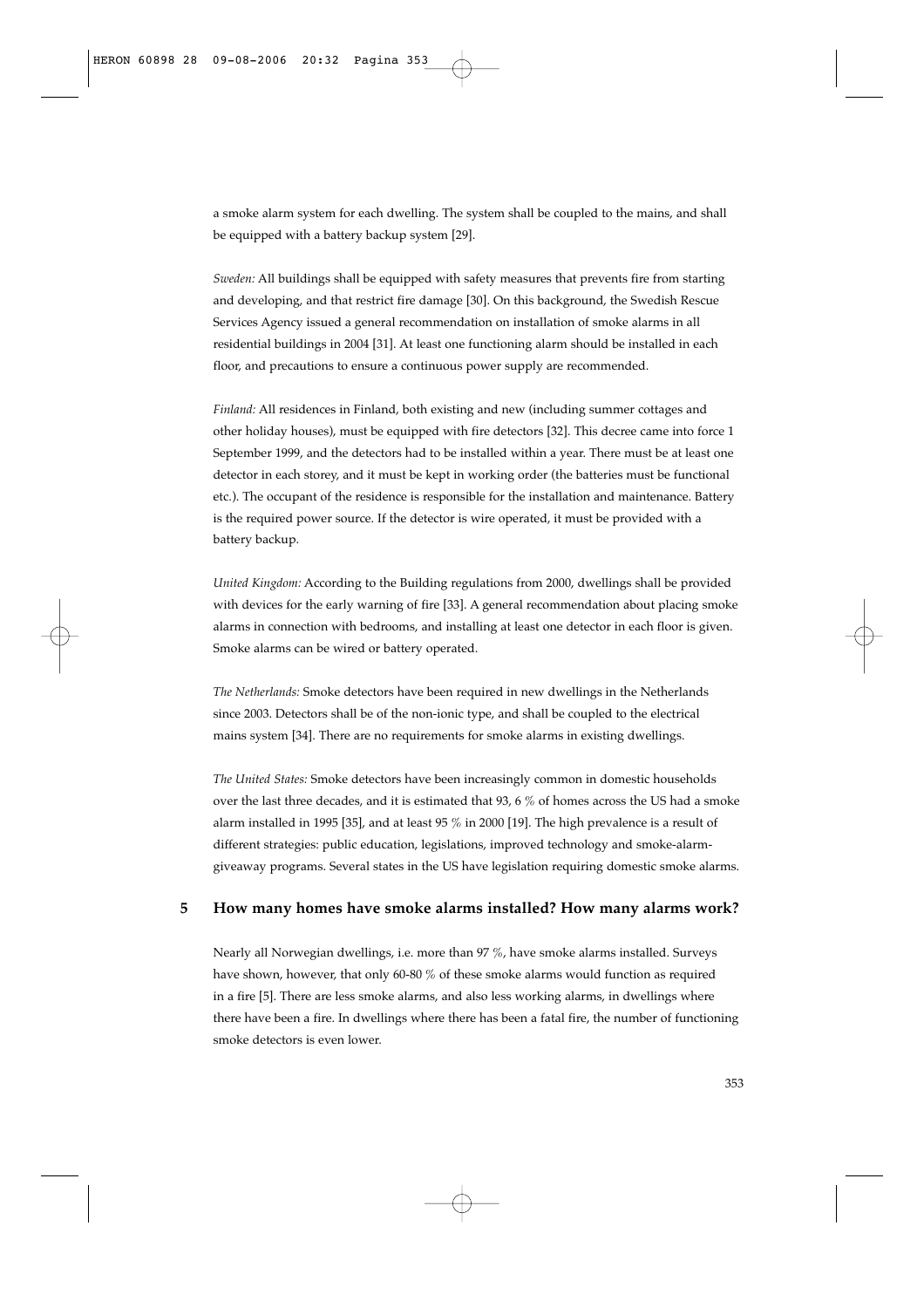In a survey of statistical information from 365 Norwegian fatal fires in the period 1997-2003, where a total of 420 victims died [36], it was found that

- 25 % of the dwellings had a working smoke alarm installed
- 21 % had no smoke alarm or a non-functioning smoke alarm installed
- For 38 % there was no information available whether a smoke alarm was installed or not.

In a Swedish survey it was found that a working smoke alarm was absent in 75 % of fatal fires in Sweden in 2002 [37]. In Norway dwellings in row houses are best covered by smoke alarms [5]. Single-family homes have a coverage near the national average for Norway, while flats in block buildings have the lowest number of smoke alarms installed. Holiday homes are also poorly covered.

In all the Nordic countries there are most smoke alarms installed in single-family homes, and fewer in flats. Information campaigns have resulted in the high level of smoke detectors in Sweden, Denmark and Finland. It looks like, however, that Norway, through prescriptions, has obtained a higher degree of smoke alarm coverage than the other Nordic countries. Denmark and Sweden have not had any requirements for installation of this equipment before recently.

## **6 Is there room for improvements?**

It is impossible to state the exact number of lives that smoke detectors have saved. The falling trend in number of fatalities in building fires is shown in Figure 6. This figure shows that the average number of fire fatalities per million inhabitants has decreased from 16.4 in the end of the 1980's to 14.1 in the end of the 1990's. Related to a Norwegian population of about 4.5 million people, this means that approximately 10 lives are saved every year compared to the number of fatalities in the late 1980's.

SINTEF NBL has performed a study [5, 6] concerning the cost–benefit effects of these requirements. This study shows that the requirements are cost effective. A rough estimate on the cost-effectiveness is based on the following assumptions:

- 2 smoke detectors per housing unit with 10 years of operating time
- 2 batteries per housing unit per year
- 2 millions housing units
- a statistic life is worth 18 millions NOK (2000-value)

Based on these premises the yearly cost is estimated to be 120 millions NOK, while the benefit per year is estimated to be 180 millions NOK. This gives a net annual profit of 60 millions NOK, or expressed as a benefit-to-cost ratio of 1.5: 1.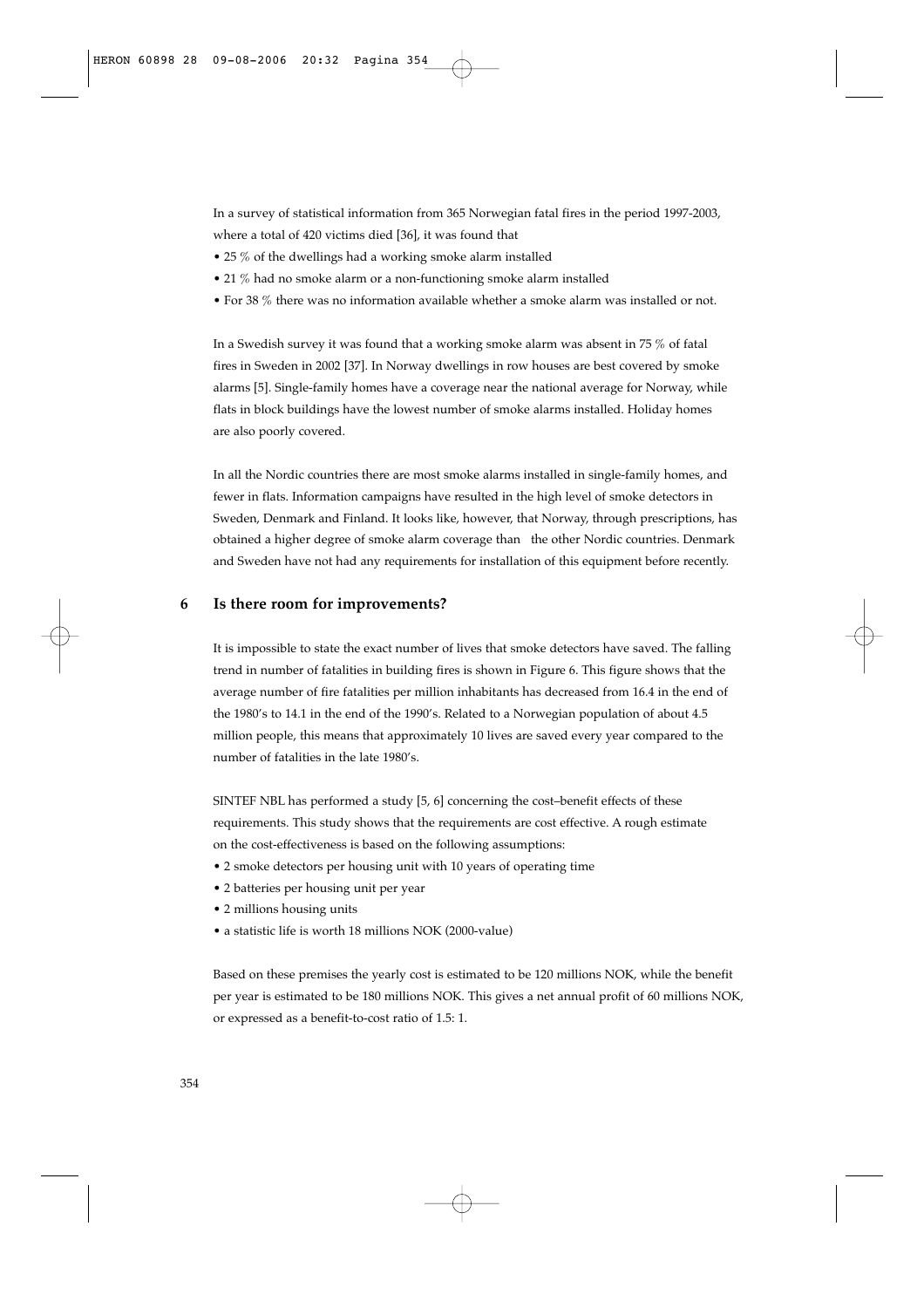

*Figure 6. 5-years moving average of fire deaths per million population in Norway, yearly number of fire deaths per million inhabitants and the average number of fire deaths per million inhabitants for 1985-89, 1990-94 and 1995-99*

This estimate only includes the benefit of saved lives. In addition smoke alarms will limit material losses by detecting fires at an early stage.

Reports from the Norwegian fire brigades show that mobile fire extinguishing equipment in dwellings prevent fire spread in 15 % of the domestic fires every year. We have no statistical information that indicates the potential material loss if the fire extinguishing equipment had not prevented the fire from spreading, but we could assume that fire-extinguishing equipment reduces the insurance companies' compensation of fire losses with 15 % per year. The estimate is based on the following assumptions:

- One portable extinguisher per housing unit with 10 years of operating time.
- 2 millions housing units.
- Compensation from the insurance companies for material losses in dwelling fires per year is 1 500 millions NOK (in1999) [38].

The resulting cost per year is estimated to be 100 millions NOK, while the annual benefit is estimated to be 225 millions NOK. The resulting benefit-to-cost ratio will then be approximately 2:1.

Data and experience from domestic fires over the last 10 years show that the coverage and function of smoke alarms imply an improvement potential. Improvements will arise from the following main actions: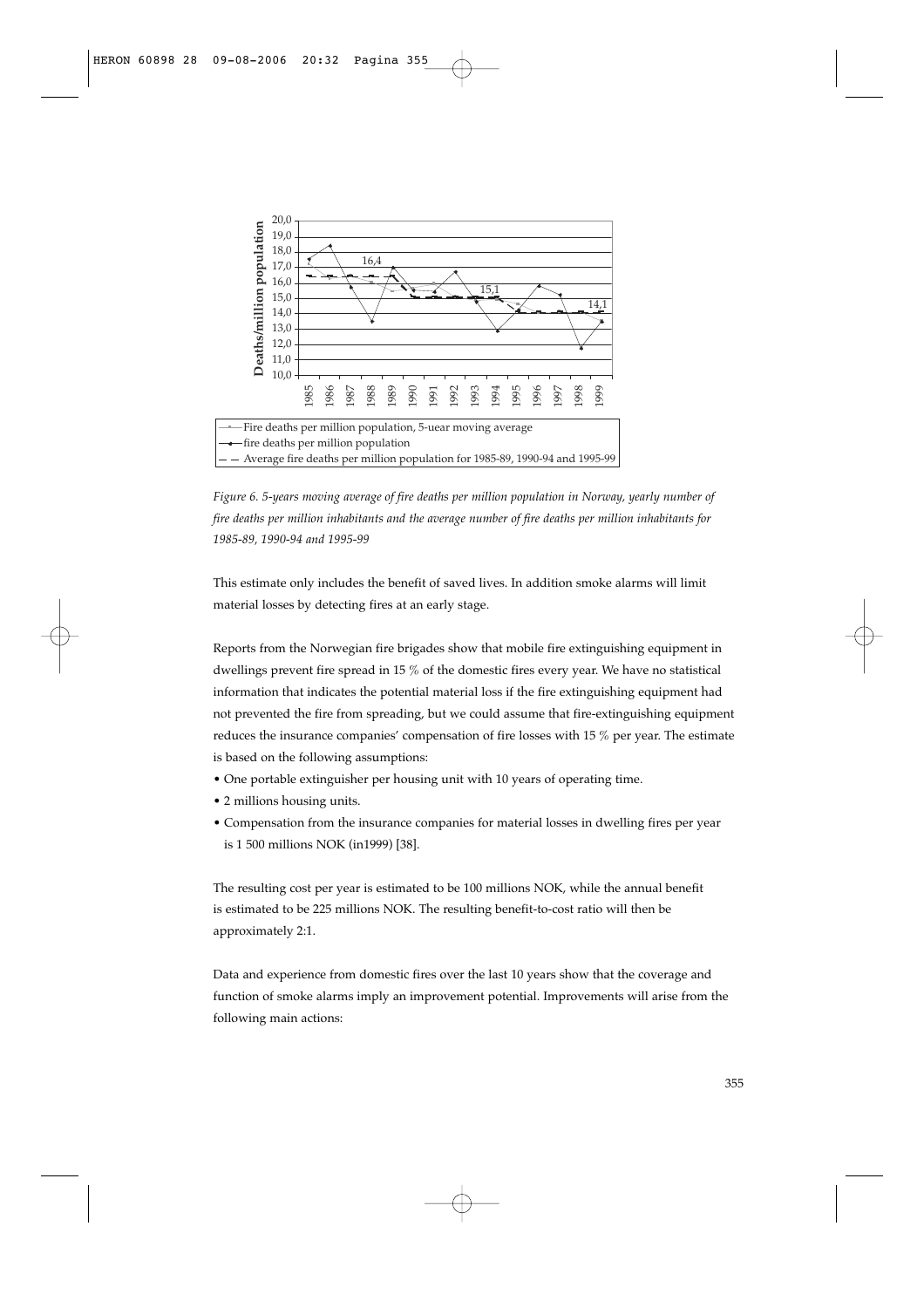### *• Secure the power supply*

The main reason that smoke alarms do not function is missing or flat batteries. By connecting the smoke alarms to the mains or by using long-life batteries (10 years operating time), the probability that the smoke alarm will function increases considerably. The need to change battery will decrease, which will be beneficial for some groups of persons where this may be a problematic operation (for instance elderly persons).

#### *• Connect the smoke alarms in series*

Install more than one smoke alarm and connect them in series. This will secure an early detection and warning of fire. Full-scale experiments indicate that approximately 2 minutes of extra evacuation time can be achieved if more smoke alarms are installed, instead of having one smoke detector in each dwelling [7].

## *• Improve follow-up and inspection*

Higher priority should be given to follow-up and inspection of the fire safety in dwellings. A possible solution is that the fire brigade, chimneysweepers or insurance companies carry out inspections to check that the required equipment is properly installed and that it functions. This may, however, be perceived as unnecessary monitoring and guardianship. Another solution is that every house owner has to document that he or someone else has verified the equipment.

#### *• Special actions for elderly persons and other groups at risk*

We recommend inspection programs to be carried out to assist elderly persons and disabled persons to maintain the smoke alarms.

Primarily, smoke alarms will help persons that are able to evacuate without assistance. Only 20-30% (approximately 15-20 persons) of the Norwegian fire victims belonged to this group before the requirements came into force [2, 3]. We have assumed that some of the victims categorised with "unknown condition" in the SINTEF NBL analyses actually would be self-reliant. An established effect of approximately 10 persons saved per year is already demonstrated through our analysis. That indicates that the maximal yearly potential for further reduction in the number of fire deaths in Norway is approximately 10 persons, based on the prerequisite that every Norwegian household have smoke detectors that function in case of a fire.

# **7 Conclusive remarks**

The SINTEF NBL studies [2, 3, 20, 22] clearly show that 70-80 % of the fatalities occur in dwelling units; i.e. private homes and cottages, and that people die one by one. Traditionally, building prescriptions and building codes are not addressing measures or requirements for protection of human lives as they are normally threatened in fires. Prescriptions and codes will in the first place protect against catastrophic fires, and will protect third parties from damages from the buildings on fire.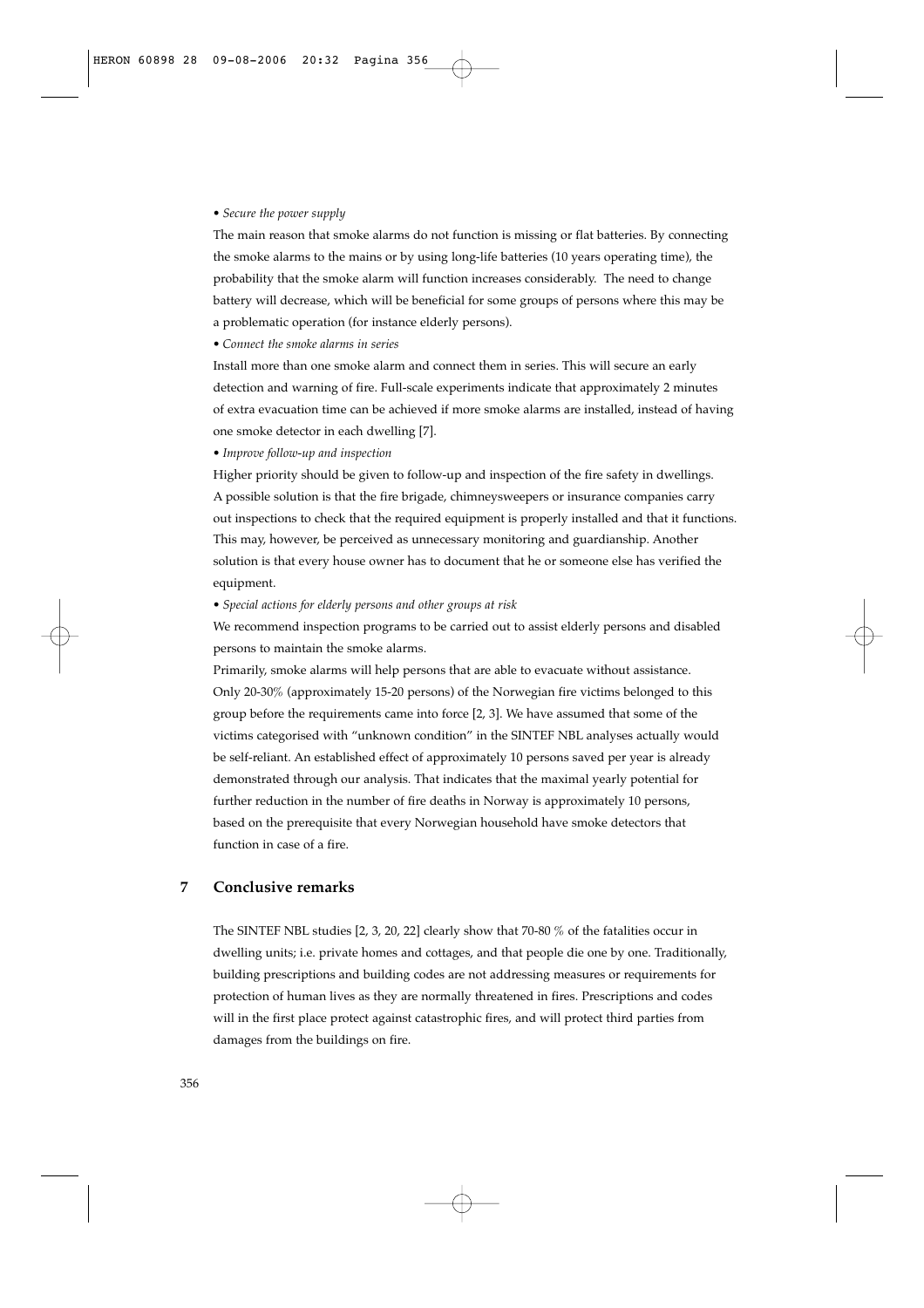The requirements in the fire prescriptions of 1990 [26] are, however, addressing the daily fire threat to people by requiring at least one smoke alarm and a hand held extinguisher in every dwelling unit. Norway has a population of approximately 4.6 million people per January 2005. This means that the demonstrated effect from installation of smoke alarms and hand held extinguishers is 2.2 lives per million inhabitants. The estimated full potential of these measures against fire is estimated to be 4.4 saved lives per million persons.

# **References**

- [1] The Geneva Association (2004): 'World Fire Statistics. Information Bulletin of the World Fire Statistics', No. 20, October 2004. http://www.genevaassociation.org/ (January 2005).
- [2] Pedersen, K. Schmidt og Lundberg, S.(1982): 'Menneskelig sikkerhet ved brann i bygning. En statistisk undersøkelse av branner i Norge med tap av menneskeliv.' (Human safety in building fires. A statistical analysis of Norwegian fatal fires). *SINTEF-report STF25 A82008.* Norwegian fire research laboratory, SINTEF, Norway.
- [3] Hansen, A.S. (1994): 'Dødsfall som følge av brann i bygninger. En analyse av dødsbranner i perioden 1978-1992' (Fire deaths. An analysis of fatal fires in the period 1978-1992). *SINTEF-report STF25 A94008*. Norwegian fire research laboratory, SINTEF, Norway.
- [4] Hansen, A. S., Hovden, J. (1998): 'Do smoke detectors and portable extinguishers in residences affect fire safety?' *1. International Symposium on Human Behaviour in Fire, Belfast, UK, September 1998*. ISBN 1 85923 103 9, pp 135-143.
- [5] Mostue, B.Aa. (2000): 'Evaluering av tiltak mot brann. Har røykvarslere, håndslokkingsapparater og sprinkleranlegg hatt effekt på brannsikkerheten i Norge?' (Evaluation of actions against fire. Have domestic smoke detectors, manual extinguishers and sprinkler systems affected the fire safety level in Norway?) *SINTEF-report STF22 A00853*, Norwegian Fire Research Laboratory, SINTEF, Norway.
- [6] Mostue, B.Aa., Hansen, A.S., Pedersen, K.S. (2001): 'Smoke detectors and fire extinguishing equipment in residences – evaluation after ten years with prescriptions.' *Interflam 2001, 9th International fire science & engineering conference, Edinburgh, UK. Conference proceedings Volume 1*, ISBN 09532312 9 1, pp 269-278.
- [7] Beever, P. og Britton, M. (1998): 'Research into Cost\_Effective Fire Safety Measures for Residential Buildings.' Victoria University of Technology, Melbourne, Australia, 1998.
- [8] Leth, P. (1998): 'Omkommet i brand' (Fire fatalities), *PhD dissertation*, Aarhus Universitet, Denmark.
- [9] Holborn, P.G. Nolan, P.F., Golt, J. (2003): 'An analysis of fatal unintentional dwelling fires investigated by London Fire Brigade between 1996 and 2000.' *Fire Safety Journal* 38 (2003) pp 1-42.
- [10] Svenska Brandförsvarsföreningen (2000): '110 omkom i brander under 1999.' (110 persons died in fires in 1999). *Brand och Räddning* no 1 2000, p 10. Stockholm, Sweden.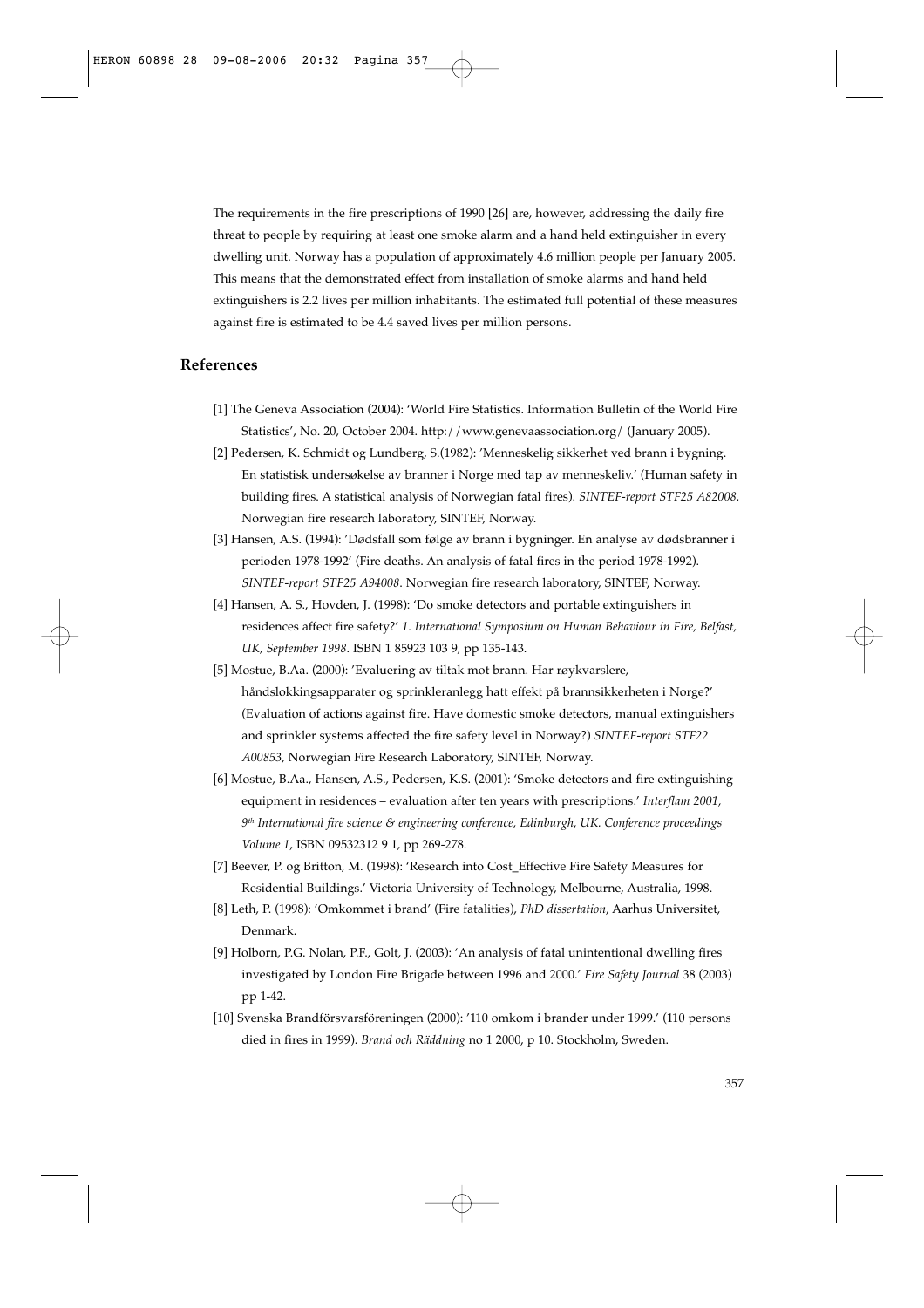- [11] Bruck, D. (1999): 'Non-awakening in children in response to a smoke detector alarm.' Department of Psychology, Victoria University, Melbourne, Victoria, Australia.
- [12] Bruck, D., Horasan, M. (1995): 'Non-arousal and Non-action of Normal Sleepers in Response to a Smoke Detector Alarm.' Victoria University, Australia.
- [13] Grace, T. (1997): 'Improving the Waking Effectiveness of Fire Alarms in Residential Areas.' *Fire Engineering Research Report: 97/13*, Canterbury University, New Zealand. http://www.civil.canterbury.ac.nz/fire/pdfreports/Grace.pdf (January 2005).
- [14] Aanensen, M., Østbye, I.E. (1998): 'Adferd i boligbranner.' (Behaviour in domestic fires). A master of science project report, Norwegian University for Science and Technology, Trondheim, Norway.
- [15] The Norwegian Directorate for Fire and Explosion Prevention (Direktoratet for brannog eksplosjonsvern), Statistics Norway (Statistisk sentralbyrå), Parexel Medstat Research (1999): 'Samfunnet og brannhyppighet. Prosjektrapport. '(The community and the frequency of fires. Project report.), Tønsberg, Norway.
- [16] Ryborg, S.(2000): 'Sammenhæng mellem indkomst og brand.' (Correlation between income and fire). *Brandværn og sikring* 2/00, p. 17. Foreningen af Kommunale Beredskapschefer og Dansk Brandteknisk Insititut, Copenhagen, Denmark.
- [17] Harwoos, N., Hall, J.R (1989): 'What kills in fires, smoke inhalation or burns?' *Fire Journal* 83(3), p 28, May/June 1989.
- [18] Meland, Ø. og Lønvik, L.E. (1989): 'Deteksjon av røyk. Rapport fra fullskala brannforsøk i Vesterskaun skole januar 1989.' (Detection of smoke. Full scale fire tests in January 1989). *SINTEF report STF25 A89010*, Norwegian Fire Research Laboratory, SINTEF, Norway.
- [19] Bukowski, R.W. et al (2004): 'Performance of Home Smoke Alarms. Analysis of the Response of Several Available Technologies in Residential Fire Settings'. *NIST Technical Note 1455*. National Institute of Standards and Technology, Fire Research Division, Building and Fire Research Laboratory, Gaithersburg MD. http://smokealarm.nist.gov/HSAT.pdf (January 2005).
- [20] Pedersen, K.S., Lundberg, S. (1982): 'Branners utvikling og skaderesultat. Analyser av de forskjellige faktorenes betydning på bakgrunn av inntrufne branner.' (Development and damage potential of fires. Analysis of the impact of the different factors based on occurred fires). *SINTEF report STF25 A82007*, Norwegian Fire Research Laboratory, SINTEF, Norway.
- [21] Pedersen, K.S., Lundberg, S. (1982): 'Branner; systematisering og analyse. Delrapport 4. Vurdering av krav i lover og forskrifter.' (Analysis of fire safety requirements in the building prescriptions). *SINTEF report STF25 A82005*, Norwegian Fire Research Laboratory, SINTEF, Norway.
- [22] Pedersen, K.S., Lundberg, S. (1980): 'Branner, systematisering og analyse. Delrapport 2. Sykehus- og sykehjemsbranners tidlige fase.' (The early phase of hospital fires). *SINTEF- report STF25 A80005*, Norwegian Fire Research Laboratory, SINTEF, Norway.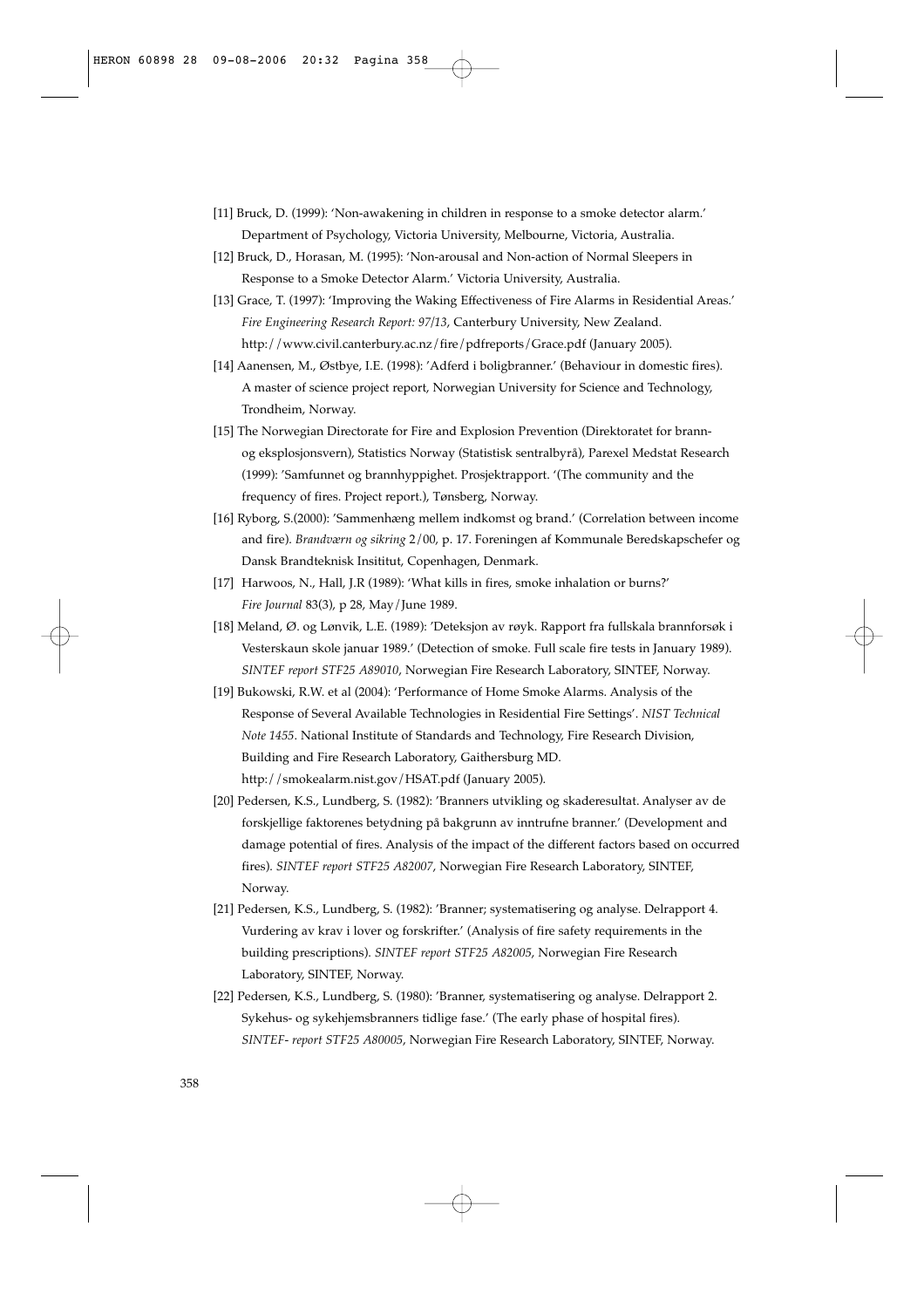- [23] Lundberg, S.(1981): 'Brannsikring av sykehus. Bygningstekniske løsninger; seksjonering, varsling og sprinkleranlegg sett i relasjon til personalets muligheter for slokking og redning.' (Fire protection of hospitals. Analysis of the build in safety and its importance concerning the possibility for the staff to perform fire fighting and evacuation assistance). *SINTEF report STF25 A81006*, Norwegian Fire Research Laboratory, SINTEF, Norway.
- [24] Schei, T. (ed.) (1991): 'The Scandinavian Star disaster of 7 April 1990 : report of the committee appointed by royal decrees of 20 April and 4 May 1990 : submitted to the Ministry of Justice and the Police in January 1991.' *Norwegian official reports ; NOR 1991: 1 E.* ISBN: 82-583-0236-1 (h.) Oslo, Norway.
- [25] Kørte, J.(1989): 'En analyse av det norske brannvesen.' (A cost–benefit analysis of the Norwegian Public Fire Brigade). *SINTEF report STF25 A89003*, Norwegian Fire Research Laboratory, SINTEF, Norway.
- [26] Directorate for civil protection and emergency planning (Direktoratet for samfunnssikkerhet og beredskap) (2002): Forskrift om brannforebyggende tiltak og tilsyn (Regulations relating to fire-preventive measures and fire inspection), Tønsberg, Norway. www.dsb.no (January 2005).
- [27] Hall, J.R. Jr. (2004): 'How many People Can Be Saved from Home Fires if Given More Time to Escape?' *Fire Technology*, 40, pp117-126.
- [28] Directorate for Civil Protection and Emergency Planning (Direktoratet for samfunnssikkerhet og beredskap) (2004): 'Veiledning til forskrift om brannforebyggende tiltak og tilsyn.' (Guidelines to Regulations relating to fire-preventive measures and fire inspection). www.dsb.no (January 2005).
- [29] National Agency for Enterprise and Construction (Erhvervs- og Byggestyrelsen) (2004): 'Tillæg 6 til Bygningsreglement for småhuse 1998.' (Appendix 6 to Building regulations for small houses 1998). Copenhagen, Denmark. http://www.ebst.dk/file/2220/tillaeg6\_smaahuse\_br98.pdf (January 2005).
- [30] Swedish Ministry of Defence (Försvarsdepartementet)(2003): 'Lag (2003:778) om skydd mot olyckor.' (Regulations about protection against accidents). Valid from 2004-01-01. Stockholm, Sweden. http://www.notisum.se/rnp/sls/lag/20030778.htm (January 2005).
- [31] The Swedish Rescue Services Agency (Statens räddningsverk) (2004): 'Statens Räddningsverks almänna råd och kommentarer om brandvarnare i bostäder.' (The Swedish Rescue Services Agency's general advice and recommendations concerning fire alarms in dwellings). *Statens räddningsverks författningssamling, SRVFS 2004:2*. ISSN 0283-6165. Stockholm, Sweden. http://www.srv.se/RSDoc/SRVFS\_2004-2.pdf (January 2005)
- [32] Inrikesministeriet, Räddningsavdelningen (Department for Rescue Services, Finland) (1999): 'A:59 Brandvarnares tekniska egenskaper och placering.' (Smoke alarms: technical requirements and installation). Helsinki, Finland. http://www.pelastustoimi.net/ (January 2005).